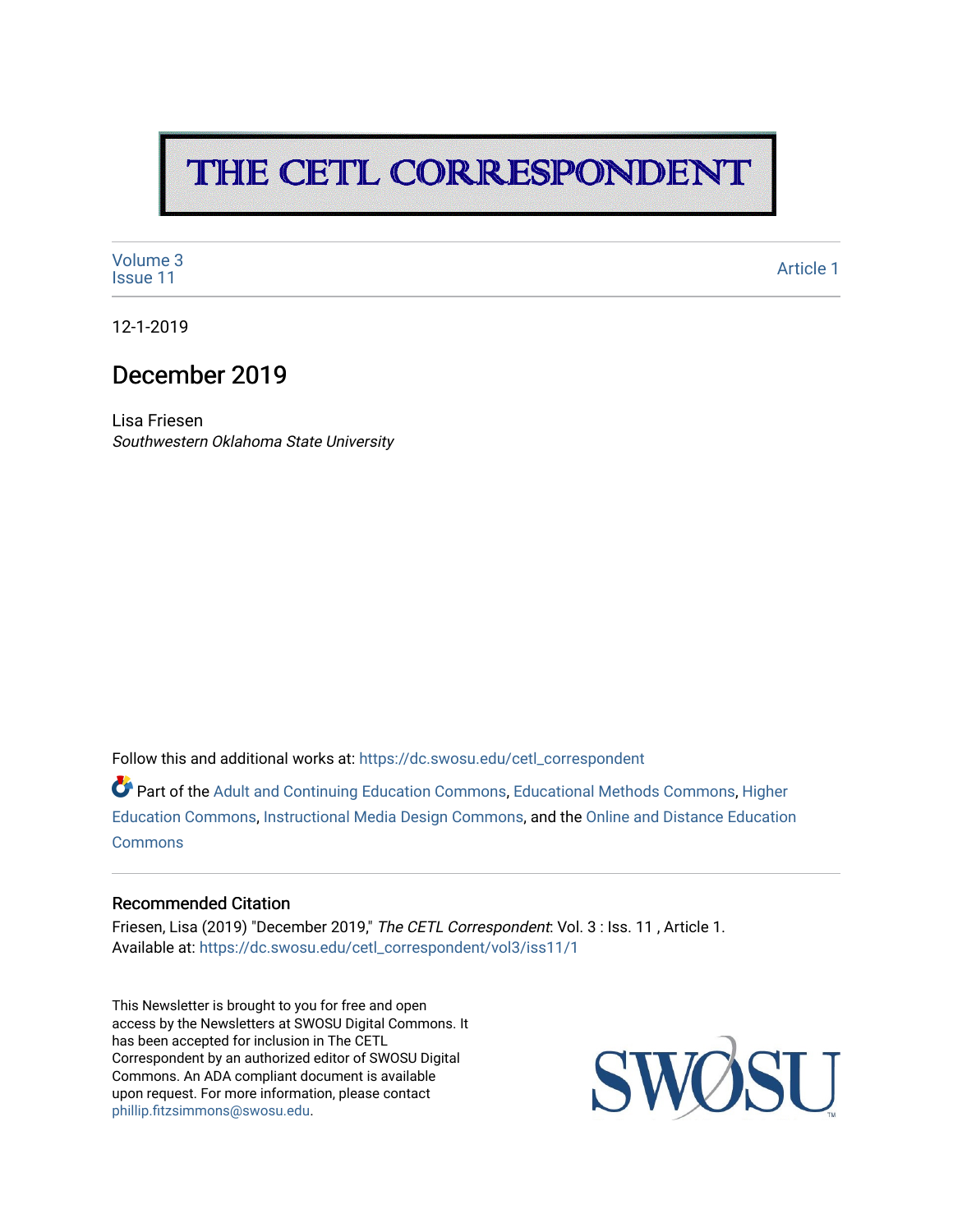# **Correspondent**

# <span id="page-1-0"></span>**Center for Excellence in Teaching and Learning**

#### SWOSU Center for Excellence in Teaching and Learning Newsletter **December 2019 December 2019**

#### **Lisa's Notes**

Finals are fast approaching, and with it comes entering final grades. This semester entering final grades can be a one-stop process in Canvas. Please check Faculty Commons for information on the process, as well as a quick video, that goes through the process with narration.

#### **Canvas Updates – Now is the time to Cross List!**

CETL encourages faculty to complete cross-listing forms prior to leaving for Winter Break in December. As campus is closed from December 21 through January  $2^{nd}$ , cross-listing will not be completed during this time. Please use the cross-listing form in Faculty Commons to get your classes set up prior to the beginning of the semester.

#### **Canvas Updates – Course Naming Convention**

CETL and Assessment are asking for faculty to implement revised course naming conventions in Canvas. Part of the change from the PX to the Colleague system, meant that the unique identifiers used for setting up student evaluations in Canvas has changed. With this in mind, Assessment and CETL are asking for the following: If revising the Course Name or Course Code sections of Canvas Settings, please add the unique identifiers at the end of the existing information. For example: 2020SP Data Analysis & Interpretation (ORGL-3333-5582) 1st 8 Weeks Friesen*.* Following this naming convention will assist with setting up the course evaluations. Please contact Lisa Friesen at lisa.friesen@swosu.edu or 3149 with any questions.

#### IN THIS ISSUE **Page**

- Lisa's Notes[........................................................ 1](#page-1-0)
- [Canvas Updates ................................................. 1](#page-1-0)  [Focus on SWOSU Faculty .................................. 2](#page-2-0)
- *Landry Brewer*
- Workshops Available *[CETL Workshops with Nathan ........................](#page-2-0)* 2 *[CETL Workshops with Mapopa ......................](#page-3-0)* 3
	- *[CETL Workshops with Steve ...........................](#page-3-0)* 3
- Online Learning Consortium Workshops are [available ............................................................. 3](#page-3-0)
- [Respondus 4.0 Test-Making Videos .................. 3](#page-3-0)
- Insights from CETL's Teaching and Learning **Coordinators** 
	- Mapopa's Musings [......................................... 4](#page-4-0)  *Managing an Online Class: Time offline Versus Time Online*
	- Ray's [Reflections............................................. 4](#page-4-0)  *The Collaborative Classroom: Social and Emotional Learning*
- Let's Grade!*[........................................................](#page-5-0)* 5
- [Team Contacts for CETL .................................... 6](#page-6-0)

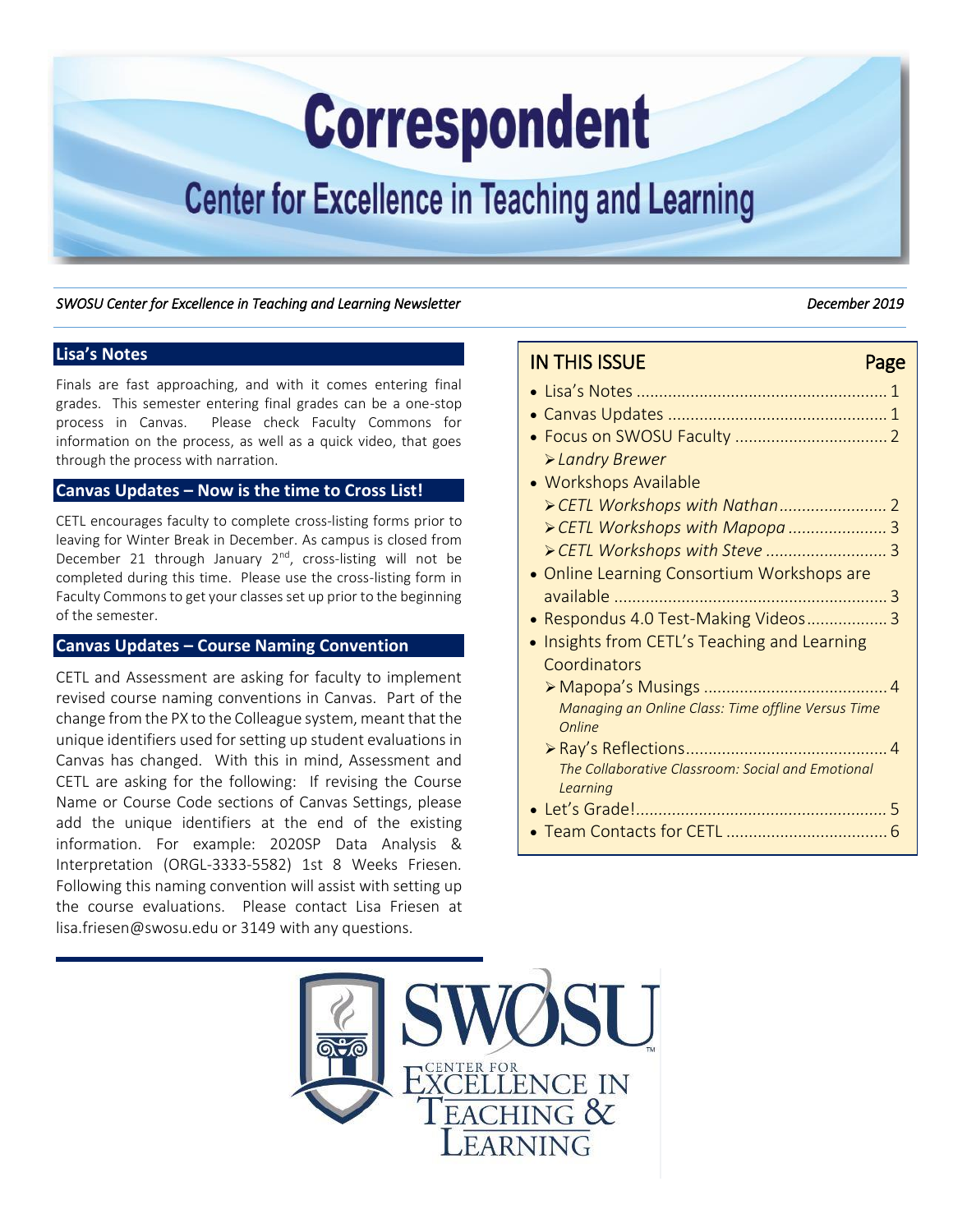#### <span id="page-2-0"></span>**Focus on SWOSU Faculty**

The Center for Excellence in Teaching and Learning is spotlighting faculty members monthly in a series of articles called "Focus on SWOSU Faculty". These faculty have been selected as doing inspiring active learning activities in their courses and have agreed to share some of their activities with the SWOSU community. One SWOSU faculty member will be spotlighted per month who is using transformative and other exciting active learning methods in their teaching which advances student learning at SWOSU. This month, CETL is spotlighting Landry Brewer, Associate and Applied Programs.



Landry Brewer is a native Western Oklahoman, an Elk City High School graduate, and a five-time SWOSU graduate. Brewer joined SWOSU's fulltime faculty at the Sayre campus in 2005 and, as a member of the Social Sciences Department, he teaches U.S. History to 1877, U.S. History Since 1877, World History and American Government and Politics. Brewer won SWOSU's Bernhardt Academic Excellence Award in 2018, and last April, the History Press published his book Cold War Oklahoma. Since 2006 he has co-hosted "The Early Morning

Show" on KECO Radio in Elk City with his twin brother, Nathan. Brewer married his high school sweetheart, Erin, and they have five children, the youngest two of whom are homeschooled.

Landry's interest in teaching grew out of his interest in history and government. "My eighth-grade Civics class was a turning point for me; it was the first class that I loved," Brewer said. Brewer ultimately earned degrees studying history and political science so that he could teach those disciplines. "I love what I do; I can't imagine being happier doing anything else," Brewer said.

Brewer knows that history and government are not always his students' favorite subjects, but he tries to explain ideas, movements, events and even the American political system in a way that is understandable and relevant. One way is to incorporate current events, whether a presidential impeachment inquiry or an adversarial Communist nation testing long-range nuclear missiles. The Cold War becomes concrete for students when he discusses Oklahoma's role in it, including the state's housing intercontinental ballistic missiles that were part of the nation's cold war nuclear arsenal in the 1960s.

Additionally, all of Landry Brewer's brick-and-mortar classes taught at the Sayre campus are formatted to broadcast to juniors and seniors at Oklahoma high schools, and he uses all of the technology at his disposal to reach them. His lectures include an outline displayed on the classroom monitors for the students to follow so that they may understand concepts and events in their context. In all subjects that he teaches, he conducts beginning-of-class reviews and solicits answers to questions about the previous class lecture, often asking students to explain concepts to him. He also uses PowerPoint slides and even YouTube videos, especially for his online students so that he may reach the audial, visual and multi-sensory learners among them. "I use as many of the resources in my quiver as I can to facilitate student understanding and critical thinking as I encourage them to see the cause-effect relationships of our historical/political prologue that has brought us to the circumstances of the present," said Brewer.

## **Workshops Available for December**

#### **CETL Workshops with Nathan**

#### **DropBox Training**

*Nathan is taking DropBox training to the departments. Please call (3077) or email (Nathan.Thiessen@swosu.edu) and schedule a day and time for Nathan to come and do DropBox training especially how to link dropbox documents/videos/recordings to Canvas.* 

#### **Basic Zoom Training**

Contact Nathan for one-on-one Basic Zoom training. The training introduces faculty to all of the basic Zoom features. It is structured for the new Zoom *user. Please call (3077) or email (nathan.thiessen@swosu.edu) and schedule a day and time for training.* 

#### **Advanced Zoom Training**

Contact Nathan for one-on-one Advanced Zoom training. The training introduces faculty to advanced Zoom features. It is structured for the experienced *Zoom user. Please call (3077) or email (nathan.thiessen@swosu.edu) and schedule a day and time for training.* 

#### **President's Conference Room System Training**

*Contact Nathan for one-on-one training on how to use the new system in the President's Conference Room. Please call (3077) or email (nathan.thiessen@swosu.edu) and schedule a day and time for training.*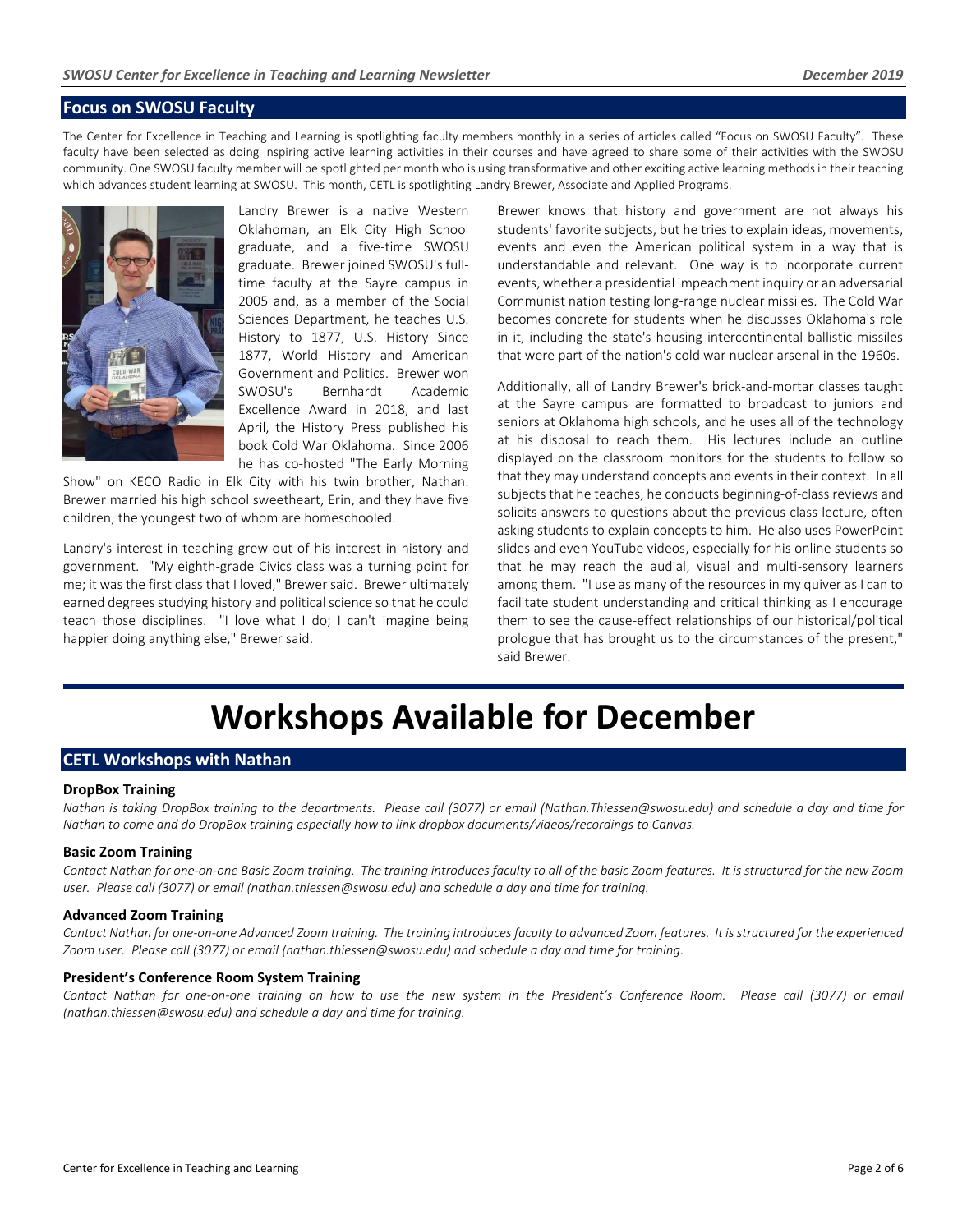#### <span id="page-3-0"></span>**CETL Workshops with Mapopa**

#### Creating Electronic Portfolios

*This half hour Workshop introduces faculty to creating e-portfolios in Canvas. The Workshop takes a hands on approach to creating an e-portfolio as a place to showcase your work for a course or project.* 

Tuesday, December 3, 2019 ............................................... 1:50 p.m. to 2:30 p.m. Join this workshop via ZOOM[: https://zoom.us/j/960339908](https://zoom.us/j/960339908)

#### Using Canvas Studio

*This workshop introduces faculty to Canvas Studio. Formerly called Arc, Canvas Studio allows you to manage all your media at any time. Accessible from your left navigation bar, Canvas studio enables you to upload video and audio files into one place in Canvas. You can view, share, and comment on any uploaded video or audio file.* 

Wednesday, December 4, 2019 ......................................... 1:50 p.m. to 2:30 p.m. Join this workshop via ZOOM[: https://zoom.us/j/960339908](https://zoom.us/j/960339908)

### How to End a Semester in Canvas

*This hands-on Workshop walks faculty through ending a course in Canvas at the end of a semester. The workshop covers steps such as export a copy of a course, exporting a copy of the gradebook, downloading student submissions, locking files and folders, removing unwanted courses from the drop-down menu, archiving conversations in the inbox and others.* 

Wednesday, December 5, 2019 ......................................... 1:50 p.m. to 2:30 p.m. Join this workshops via ZOOM[: https://zoom.us/j/960339908](https://zoom.us/j/960339908)

Register with Ashley X3149 OR: ashley.walkup@swosu.edu

#### **CETL Workshops with Steve**

#### Changing the Grade Scheme in the Canvas Gradebook

*In this workshop, you will learn how to clear Change the Grade Scheme in Canvas and enter Final Grades.* 

Thursday, Dec. 5, 2019 ........................................................... 2:00 p.m. to 2:30 p.m. Join this workshop via ZOOM[: https://zoom.us/j/9123629032](https://zoom.us/j/9123629032)

Tuesday, Dec. 10, 2019 ........................................................11:00 a.m. to 11:30 a.m. Join this workshop via ZOOM[: https://zoom.us/j/9123629032](https://zoom.us/j/9123629032)

#### Register with Ashley X3149 OR[: ashley.walkup@swosu.edu](mailto:ashley.walkup@swosu.edu)

#### **Workshops are Available from the Online Learning Consortium**

The Center for Excellence in Teaching and Learning has 20 scholarships available for faculty to attend Online Learning Consortium workshops. Go to <https://onlinelearningconsortium.org/learn/workshops/> to see the various workshops that are available. These workshops are not just for online faculty, there are topics that pertain to all areas.

If awarded, upon completion of the workshop, a certificate must be sent to CETL for their records. The cost of the workshops is \$170, so, if awarded and you cannot attend, please contact CETL as soon as possible (prior to the workshop) so that a scholarship may be awarded to another faculty member.

The following are examples of some of the workshops that are offered

- Creating Infographics for Learning,
- Designing with Accessibility in Mind,
- Designing a Flipped Classroom,
- Strategies to Improve Retention,
- Strategies to Increase Faculty Motivation,
- New to Online: Essentials Part 1-Getting Started,
- Exploring Open Educational Resources, Part 1,
- Creating Rubrics,
- Exploring Learning Analytics,
- Strategic Planning for Web Accessibility

#### **Respondus 4.0 Test Making Videos (transfer publisher test banks to Canvas)**

[Creating and Formatting Questions with Respondus](https://www.youtube.com/watch?v=Avjt3R8r62k&feature=youtu.be)

Importing Questions with Respondus

[Using Publisher Test Banks with Respondus](https://www.youtube.com/watch?v=rQFrteHRvRg)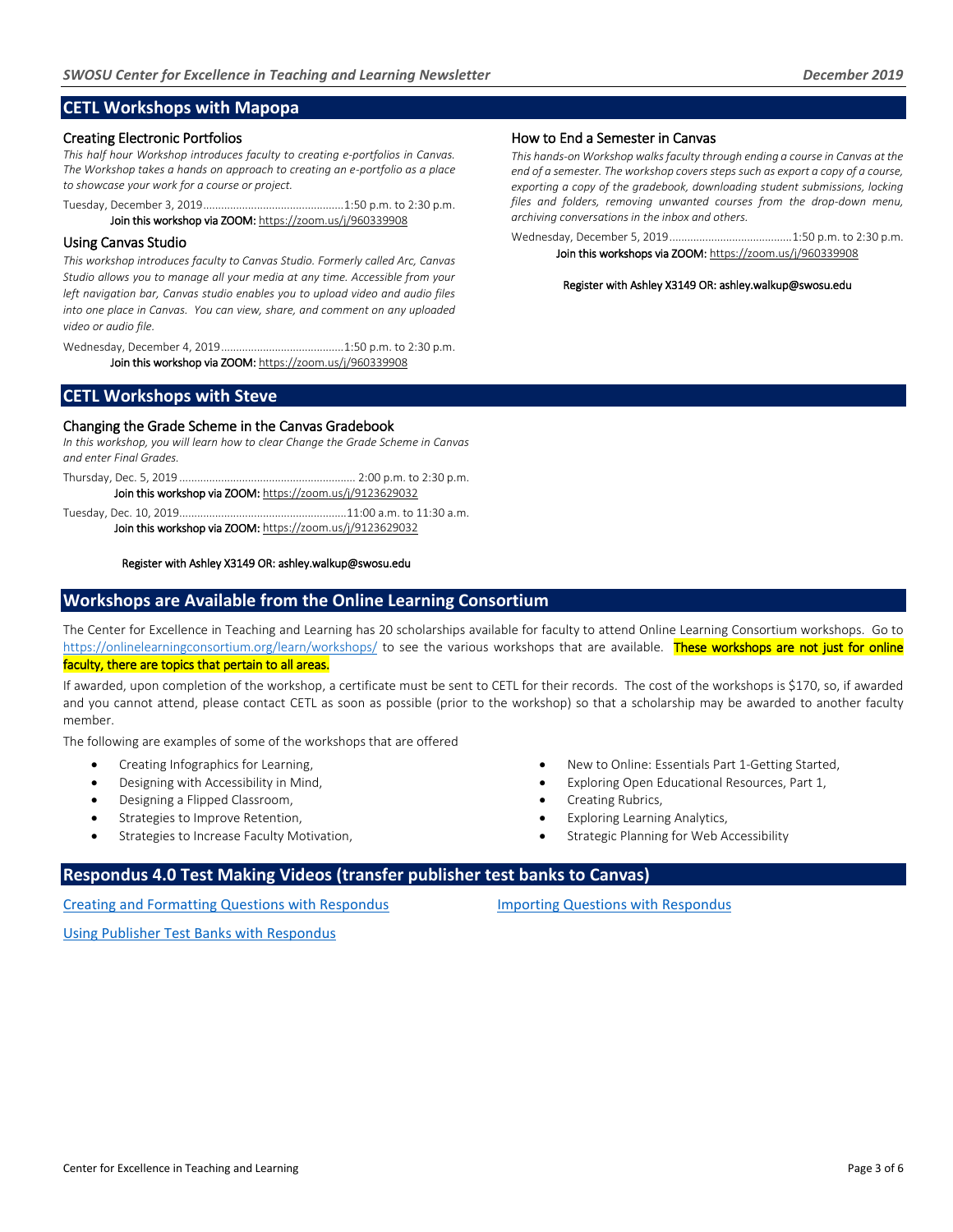### <span id="page-4-0"></span>**Insights from CETL's Teaching and Learning Coordinators**

#### **Mapopa Musings** By Dr. Mapopa Sanga

#### Managing an Online Class: Time offline Versus Time Online

 Palloff and Pratt (2008) observed that many instructors and institutions mistakenly believe that the online teaching mode and course delivery is easy. According to Palloff and Pratt, the opposite could actually be true. An instructor for an online course cannot simply post material and walk away for a week. If that happens, the instructor may log back in to find a flurry of posts and questions and may have difficulty appropriately reentering the conversation. It becomes important to check the course site at least once a day, if not more, in order to respond quickly to student posts, offer advice or suggestions, or simply make our presence known and felt (Palloff & Pratt, 2008). One student stated:

To some degree, it's easier to drive to a class every week, Wednesday night for three hours or to spend all weekend in class. At least you know that the time is designated and finite. This class, on the other hand, goes on for 24 hours a day, 7 days a week. This takes it so much harder to know when to "go to class" so to speak. I thought this would be an easier way to take class. I was wrong! June.

According to Palloff and Pratt (2008), students also need to be responsive and involved. Instructors in the online arena will find that the time needed to deliver this type of class is two to three times greater than to deliver a face-to-face class.

#### References:

Palloff, R.M. & Pratt, K.(2008) Building learning communities in cyberspace: Effective strategies for online classroom. San Francisco, USA: Jossey-Bass

#### **Ray's Reflections** By Steve Ray

#### The Collaborative Classroom: Social and Emotional Learning

Some traditional academic approaches that employ narrow tasks to emphasize rote memorization or the application of simple procedures won't develop learners who are critical thinkers or effective writers and speakers. Rather, students need to take part in complex, meaningful projects that require sustained engagement and collaboration.

A growing body of research demonstrates that students learn more deeply if they have engaged in activities that require applying classroom-gathered knowledge to real-world problems. Like the old adage states, "Tell me and I forget, show me and I remember, involve me and I understand (Hammond 2008)."

Research shows that such inquiry-based teaching is not so much about seeking the right answer but about developing inquiring minds, and it can yield significant benefits. For example, in the 1995 School Restructuring Study, conducted at the Center on Organization and Restructuring of Schools by Fred Newmann and colleagues at the University of Wisconsin, 2,128 students in twenty-three schools were found to have significantly higher achievement on challenging tasks when they were taught with inquiry-based teaching, showing that involvement leads to understanding. These practices were found to have a more significant impact on student performance than any other variable, including student background and prior achievement (Hammond 2008).

Similarly, studies also show the widespread benefits of cooperative learning, in which small teams of students use a variety of activities to more deeply understand a subject. Each member is responsible not only for learning what is taught but also for helping his or her teammates learn, so the group become a supportive learning environment.

The takeaway from this research has shown the following:

1. Students learn more deeply when they can apply classroom-gathered knowledge to real-world problems, and when they take part in projects that require sustained engagement and collaboration.

2. Active-learning practices have a more significant impact on student performance than any other variable, including student background and prior achievement.

3. Students are most successful when they are taught how to learn as well as what to learn.

#### Reference Material:

Adapted from Powerful Learning: What We Know about Teaching for Understanding, a new book reviewing research on innovative classroom practices, by Linda Darling-Hammond, Brigid Barron, P. David Pearson, Alan H. Schoenfeld, Elizabeth K. Stage, Timothy D. Zimmerman, Gina N. Cervetti, and Jennifer L. Tilson, published in 2008 by Jossey-Bass. Published with support from The George Lucas Educational Foundation.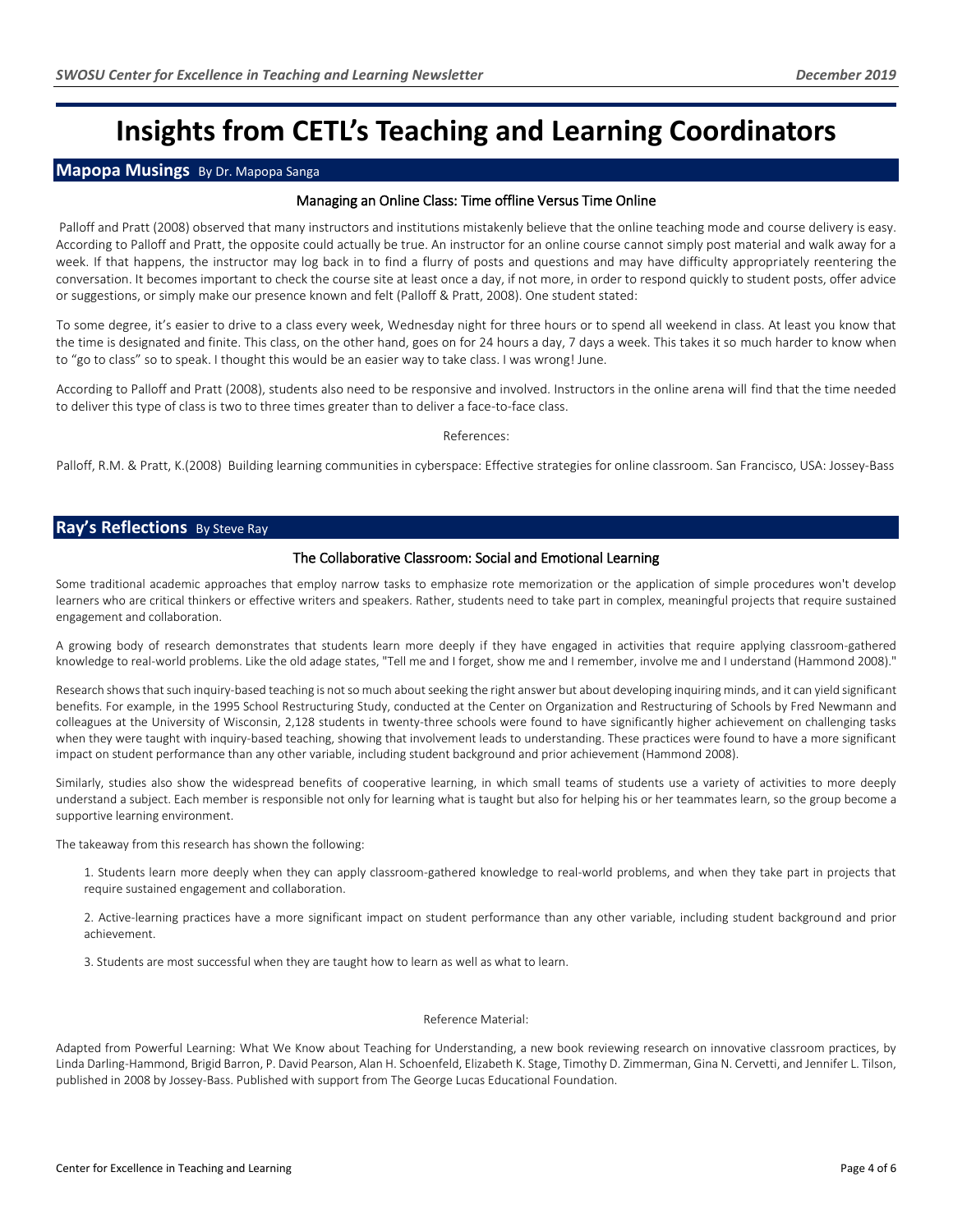#### <span id="page-5-0"></span>**Let's Grade!** Lisa Friesen

With the move to Colleague, many changes have happened. One positive change is the fact that instructors can now post their final grades in Canvas. The first step is to set a Grading Scheme, and then either accept the Final Grades as they appear from the course gradebook, or override the grade by entering a new grade. Complete instructions, along with a video can be found in the Faculty Commons section of Canvas. Feel free to contact Lisa Friesen, Steve Ray or Mapopa Sanga with any questions.

One part of posting final grades via Canvas, as it allows for a more seamless integration from our learning management system (LMS), Canvas, to Colleague. This is a process that is encouraged by the Higher Learning Commission (HLC).

While finishing up the semester, it is also a good time to request your courses to be cross-listed. Please complete the Cross-List Form, found in Faculty Commons, and submit it prior to the campus closing on December 20<sup>th</sup>. If you submit after the 20<sup>th</sup>, the cross-listing will be completed, on January 2<sup>nd</sup>, in the order the forms were received. If you have any questions about cross-listing, please contact Ashley Walkup or Lisa Friesen.

I attended a Canvas Regional Conference in November, and some new changes are in the works! One example is a new Quizzing Tool, which makes creating quizzes a much easier process (in my opinion.) Because this is a major change to the Quiz process, Canvas is still working to perfect the process. I am expecting an announcement in the near future, that the Quiz tool will be "going live" next year, later in the year. When this happens, existing quizzes will need to be migrated to the new quiz tool. At that time, CETL will conduct training and provide one-on-one assistance to faculty so that the move to the new tool is as easy as possible.

The CETL Staff, Ashley Walkup, Nathan Thiessen, Mapopa Sanga, Steve Ray, Michael Brinkley, and myself, would like to wish you Happy Holidays! Thank you for your support throughout the year. We enjoy working with faculty, staff and students! Enjoy the break!